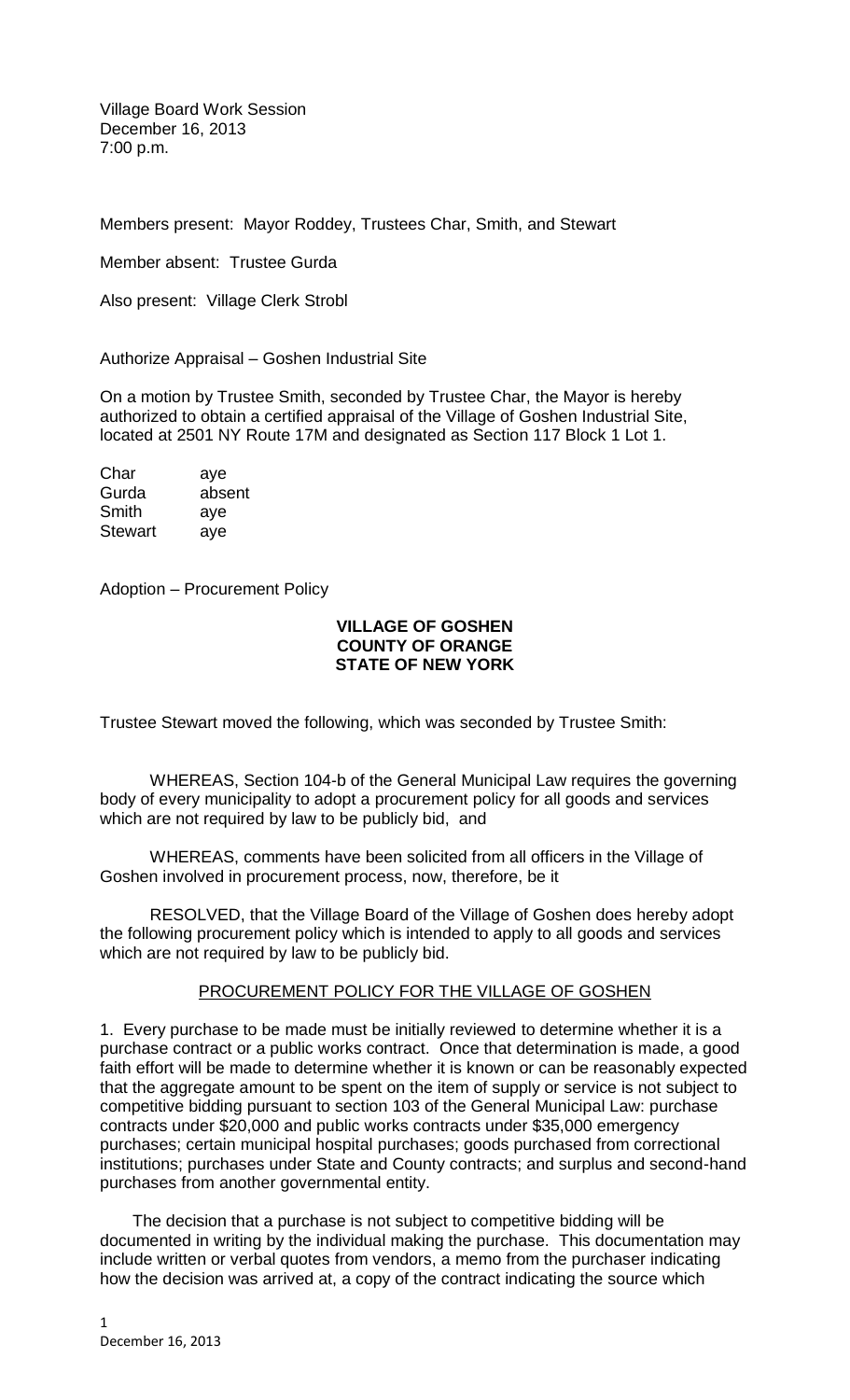makes the item or service exempt, a memo from the purchaser detailing circumstances which led to an emergency purchase, or any other written documentation that is appropriate.

2. All goods and services will be secured by use of written requests for proposals, written quotations, verbal quotations, or any other method that assures that goods will be purchased at the lowest price and that favoritism will be avoided, except in the following circumstances: purchase contracts over \$20,000 and public works contracts over \$35,000; goods purchased from agencies for the blind or severely handicapped pursuant to Section 175-b of the State Finance Law; goods purchased from correctional institutions pursuant to section 186 of the Correction Law; purchases under State contracts pursuant to Section 104 of the General Municipal Law; purchases under county contracts pursuant to Section 103 (3) of the General Municipal Law; or purchases pursuant to subdivision 6 of this policy.

3. The following method of purchase will be used when required by this policy in order to achieve the highest savings:

| <b>Estimated Amount of Purchase Contract</b>     | Method                                                          |
|--------------------------------------------------|-----------------------------------------------------------------|
| $$750 - $2,999$                                  | 2 verbal quotations                                             |
| $$3,000 - $19,999$                               | 3 Written/fax quotations or<br>3 Written requests for proposals |
| <b>Estimated Amount of Public Works Contract</b> | Method                                                          |
| $$750 - $2,999$                                  | 2 Verbal quotations                                             |
| $$3,000 - $4,999$                                | 2 Written/fax quotations                                        |
| \$5,000 - \$34,999                               | 3 Written/fax quotations or<br>3 Written requests for proposals |

A good faith effort shall be made to obtain the required number of proposals or quotations. If the purchaser is unable to obtain the required number of proposals or quotations, the purchaser will document the attempt made at obtaining the proposals. In no event shall the failure to obtain the proposals be a bar to the procurement.

4. Documentation Is required of each action taken in connection with each procurement.

5. Documentation and an explanation is required whenever a contract is awarded to other than the lowest responsible offer. This documentation will include an explanation of how the award will achieve savings or how the offer was not responsible. A determination that the offer is not responsible shall be made by the purchaser and may not be challenged under any circumstances.

6. Pursuant to General Municipal Law Section 104-b (2) (f), the procurement may contain circumstances when, or types of procurement for which, in the sole discretion of the governing body, the solicitation of alternative proposals or quotations will not be in the best interest of the municipality. In the following circumstances it may not be in the best interests of the Village of Goshen to solicit quotations or document the basis for not accepting the lowest bid:

a. Professional services or services requiring special or technical skill, training or expertise. The individual or company must be chosen based on accountability, reliability, responsibility, skill, education and training, judgement, integrity, and moral worth. These qualifications are not necessarily found in the individual or company that offers the lowest price and the nature of these services are such that they do not readily lend themselves to competitive procurement procedures.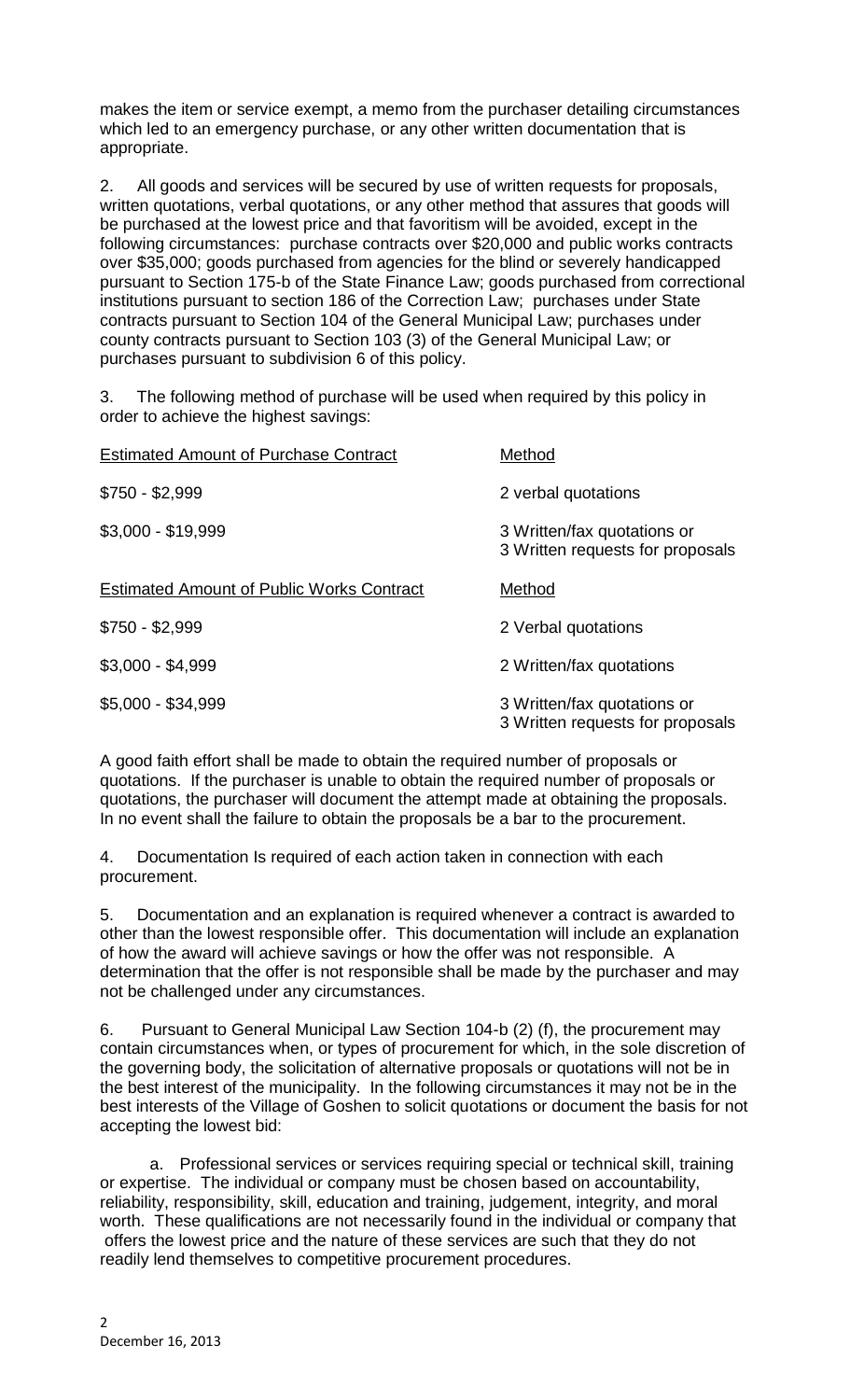In determining whether a service fits into this category the Village Board shall take into consideration the following guidelines: (a) whether the services are subject to State licensing or testing requirements; (b) whether substantial formal education or training is a necessary prerequisite to the performance of services; and (c) whether the services require a personal relationship between the individual and municipal officials. Professional or technical services shall include but not be limited to the following: services of an attorney; services of a physician; technical services of an engineer engaged to prepare plans, maps and estimates; securing insurance coverage and/or services of an insurance broker; services of a certified public accountant; investment management services; printing services involving extensive writing, editing or art work; management of municipality owned property; and computer software or programming services for customized programs, or services involved in substantial modification and customizing of pre-packaged software.

b. Emergency purchases pursuant to Section 103 (4) of the General Municipal Law. Due to the nature of this exception, these goods or services must be purchased immediately and a delay in order to seek alternate proposals may threaten the life, health, safety or welfare of the residents. This section does not preclude alternate proposals if time permits.

c. Purchases of surplus and second-hand goods from any source. If alternate proposals are required, the Village is precluded from purchasing surplus and secondhand goods at auctions or through specific advertised sources where the best prices are usually obtained. It is also difficult to try to compare prices of used goods and a lower price may indicate an older product.

d. Good or services under \$750. The time and documentation required to purchase through this policy may be more costly than the item itself and would therefore not be in the best interest of the taxpayer. In addition, it is not likely that such de minimi contracts would be awarded on favoritism.

7. Pursuant to chapter 402 of the Laws of 2007, effective January 1, 2009, as required under Section 104 of the NYS General Municipal Law, the Village is including the names of the municipal officials responsible for purchasing decisions, as follows:

Kyle Roddey – Village Mayor Margaret Strobl – Village Clerk Sara Winters - Treasurer James Watt – Police Chief Michael Nuzzolese – Superintendent of Public Works Thomas Lane – Foreman Cynthia Cecconello – Senior Water/Wastewater Treatment Plant Operator Theodore Lewis – Building Inspector Rory Brady – Village Justice

8. This policy shall go into effect January 2, 2014 and will be reviewed annually.

Char aye Gurda absent Smith aye Stewart aye